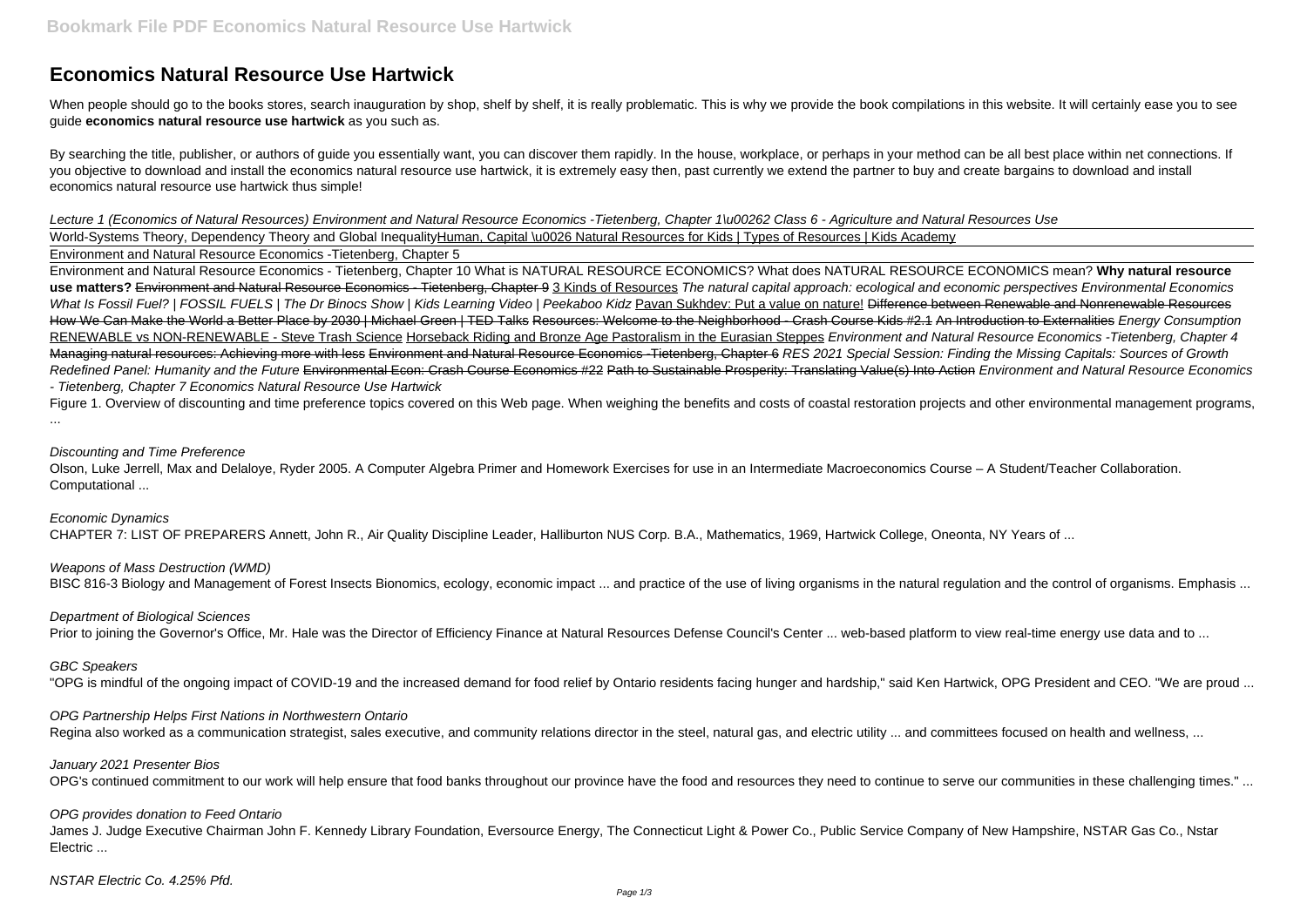James J. Judge Executive Chairman John F. Kennedy Library Foundation, Eversource Energy, The Connecticut Light & Power Co., Public Service Company of New Hampshire, NSTAR Gas Co., Nstar Electric ...

## Connecticut Light & Power Co. 4.96% Cum. Pfd.

Campus business officers say their institutions are healthier now than before the pandemic -- and they don't foresee the reckoning some observers do when federal recovery money ebbs, annual Inside ...

## Inside Higher Ed's News

He received his bachelor's degree in Biology from Hartwick College and his Ph.D. in Microbiology ... contentions and are not historical facts and typically are identified by use of terms such as "may, ...

## FibroGen Appoints John Hunter, Ph.D. as Chief Scientific Officer

University of Wyoming is starting an M.S. in environment, natural resources and society. She will join the faculty at Howard University, as will author and fellow journalist Ta-Nehisi Coates. The ...

Before the late 1980s, when the ideas of sustainability and sustainable development to the forefront of public debate, conventional, neo-classical economic thinking about development and growth had rarely given any consideration to the needs of future generations, or the sustainability of natural resource use. Defining sustainability broadly as intergenerational fairness in the long-term decision making of a whole society, and using established economic concepts, this selection of refereed journal articles brings a famously ill-defined concept into sharp focus, providing academics at all levels with a formidable research tool. Spanning thirty years of the most important philosophical, theoretical and empirical contributions from both critics and defenders of neo-classical assumptions and methods of economic analysis, this focused collection of papers constitutes a unique, balanced resource on the full range of intellectual debates surrounding the economics of sustainability.

This text is a comprehensive examination of the economics of using natural reosurces in the modern economy. Presenting economic concepts essential to examining how resources can be sustained, extracted and harvested extensive use is made of diagrams and accompanying algebraic models.\* NEW! This edition of the text features a new organization. The first section is an overview of techniques, the second focuses on static models of natural resource use, and the third examines dynamic models of natural resource use. \* NEW! Revised and updated cases use real-world examples and show how they are linked to natural resource modeling. \* NEW! Text pedagogy has been improved overall, including a much more extensive use of graphs. \* Only current book solely on natural resources (without environmental econ) for all of North America. \* The Second Edition stresses the economics of sustainability; continues thorough coverage of land and water use, fisheries, pollution policy, non-renewable resources, and forests. \* Advanced chapters are included for use in honors/graduate courses: e.g., parts of Chapters 3, 9, 11, and 12.

Seminar paper from the year 2014 in the subject Economy - Environment economics, grade: 1,3, University of Trier, course: Environmental Economics, language: English, abstract: "Contemplation of the world's disappearing supplies of minerals, forests, and other exhaustible assets has led to demands for regulation of their exploitation. The feeling that these products are now too cheap for the good of future generations, that they are being selfishly exploited at too rapid a rate, and that in consequence of their excessive cheapness they are being produced and consumed wastefully has given rise to the conservation movement" (Hotelling 1931, 139). Already in 1931 Hotelling described aptly the problem concerning sustainable management of resources in order to ensure intergenerational equity. More than 80 years later the problem still has not been solved but a lot of work has been done in order to nd a remedy. One major contributor is John Hartwick with his rule concerning how to keep consumption constant if the economy runs partially on exhaustible resources. This paper starts with a short introduction to three different concepts of sustainability. It continues to give an overview of relevant research prior to Hartwick. The main part consists of the original Hartwick rule which is discussed in some depth. In the following priority is given to adaptations to the rule done by Hartwick himself over those by other economists. Obviously, it is not possible to cover every work in this regard. Rather, the work chosen tackles those aspects that are viewed most critically and were fairly close in time to release to the original Hartwick rule.

Concerns about sustainability have brought environmental economics to the foreground. These volumes are particularly concerned with issues relating to the long-term depletion of non-renewable resources.

Considers the role of economics in discussions about the depletion of finite stocks of natural resources including oil.

An introduction to the concepts and tools of natural resource economics, including dynamic models, market failures, and institutional remedies. This introduction to natural resource economics treats resources as a type of capital; their management is an investment problem requiring forward-looking behavior within a dynamic setting. Market failures are widespread, often associated with incomplete or nonexistent property rights, complicated by policy failures. The book covers standard resource economics topics, including both the Hotelling model for nonrenewable resources and models for renewable resources. The book also includes some topics in environmental economics that overlap with natural resource economics, including climate change. The text emphasizes skills and intuition needed to think about dynamic models and institutional remedies in the presence of both market and policy failures. It presents the nuts and bolts of resource economics as applied to nonrenewable resources, including the